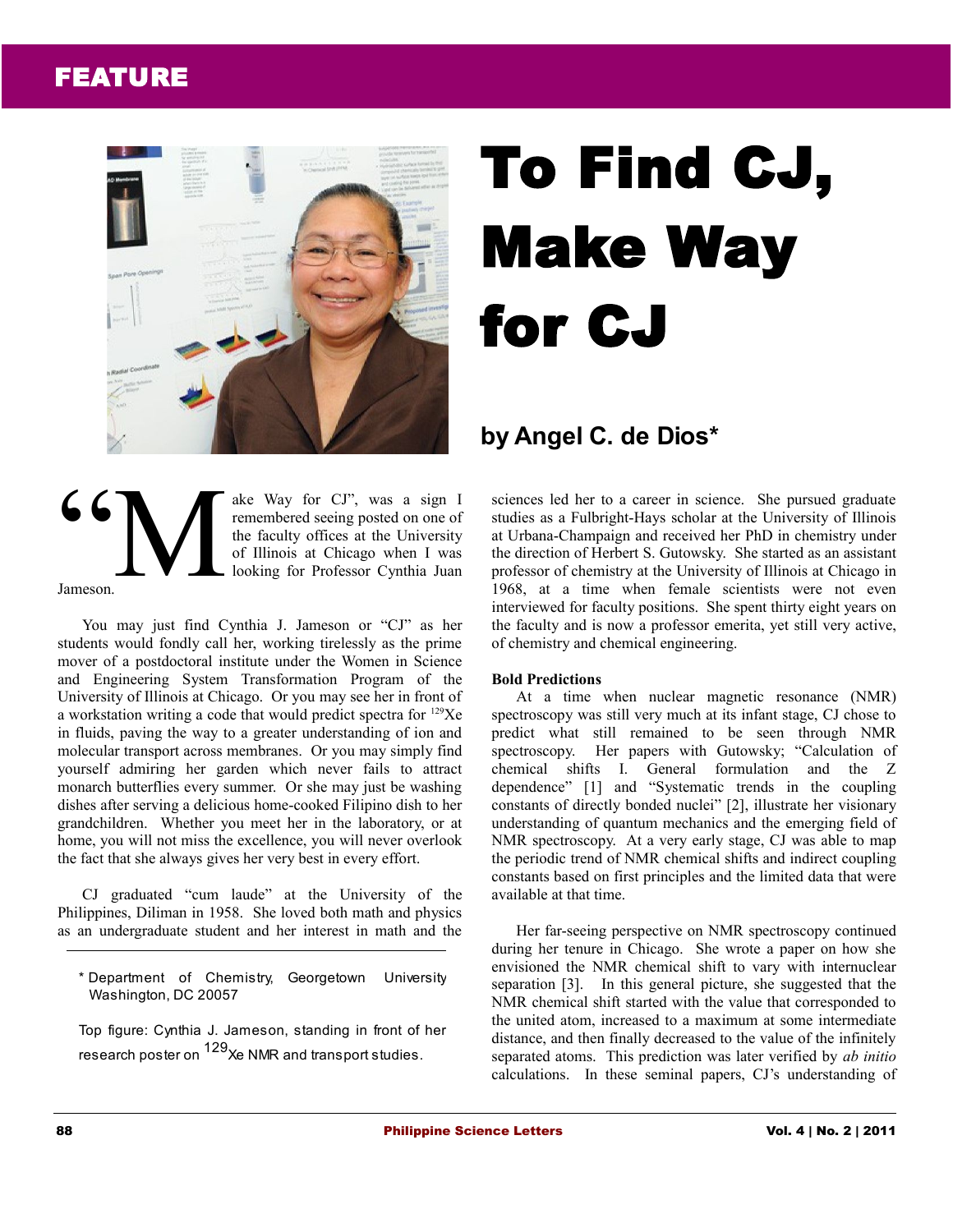how much structural and electronic information is present in NMR parameters was very much evident. Her recent work involved the prediction of <sup>129</sup>Xe NMR line shapes of xenon gas in nanochannels [4]. In this area, she was again correct and a step ahead of the empirical observations. Her work demonstrated a significant courageous and heroic effort to bring the theoretical understanding of these parameters to a level comparable to the precision and vastness of NMR data.

#### **Gas Phase NMR Spectroscopy**

To understand the NMR parameters in great detail, CJ focused on NMR spectroscopy in the gas phase [5]. Her laboratory is one of only two research groups in the world that primarily worked on NMR in the gas phase. In the vapor phase, in

partnership with her husband, A. Keith Jameson, who was a professor at nearby Loyola University, NMR data were obtained for various nuclei at varying pressures and temperatures. CJ also explored the changes in the NMR chemical shift observed upon isotopic substitution. These data enabled the extraction of both intra- and intermolecular effects on NMR parameters. The intramolecular effects originated from rovibrational averaging and were observed in the temperature dependence of the NMR spectra of the isolated molecule while the intermolecular effects manifested in the density dependence of the NMR spectra of the gas samples. Removing the intermolecular effects from the measured chemical shifts allowed for the establishment of shielding scales that corresponded to shifts of nuclei in isolated molecules. On the other hand, the temperature-dependent shifts in isolated molecules provided a glimpse on how the chemical shift was averaged over the internal motions, vibrational and rotational, of the molecules. Based on this large volume of work, several useful general trends had been discovered. It became clear, for example, how the NMR chemical shift would change with a lengthening bond distance. In addition, measurement of relaxation times in the gas phase afforded an avenue to extract effective collision cross sections, which were then utilized to gauge intermolecular potential surfaces [6]. These NMR experiments were remarkable examples of basic research that deepened our understanding of both theoretical and physical aspects of NMR and how these related to what molecules were doing.



Periodic Table Trend of NMR Chemical Shifts. Downloaded from the web 30 May 2011. http://www.stemwomen.org/topics/PT.html

It was in the area of small molecules in the gas phase that a strong link between the theory and experiment of NMR chemical shifts was firmly established. CJ's fundamental research in gas phase NMR spectroscopy made it feasible to apply NMR spectroscopy to more complicated systems and processes such as adsorption, diffusion, and ion and molecular transport. The gas phase NMR studies served as a strong foundation for correctly interpreting NMR chemical shifts in terms of changes in structure and environment.

#### **True Legacy**

CJ contributed significantly to the understanding of NMR parameters. Her accomplishments demonstrate a lifelong endeavor to unravel the unknown while facing life's odds and challenges. And frequently, her efforts were made in a largely uncharted territory. At one point, she established a collaboration with a scientist in East Germany with the wall still standing tall and strong. She was a visiting scientist at Oxford, Cambridge and Berkeley. In addition, CJ had served the community as a program officer at the National Science Foundation and as a member of the Grants Selection Committee of the National Science and Engineering Council of Canada. She had been a fellow of the American Association for the Advancement of Science since 1988. She was recognized as Woman of the Year in 2008 by the University of Illinois at Chicago. And most recently, she was awarded the Camille and Henry Dreyfus Senior Scientist Mentor Award. Her work has touched a vast array of areas of research in physical chemistry. She has authored and co-authored more than 200 research articles and